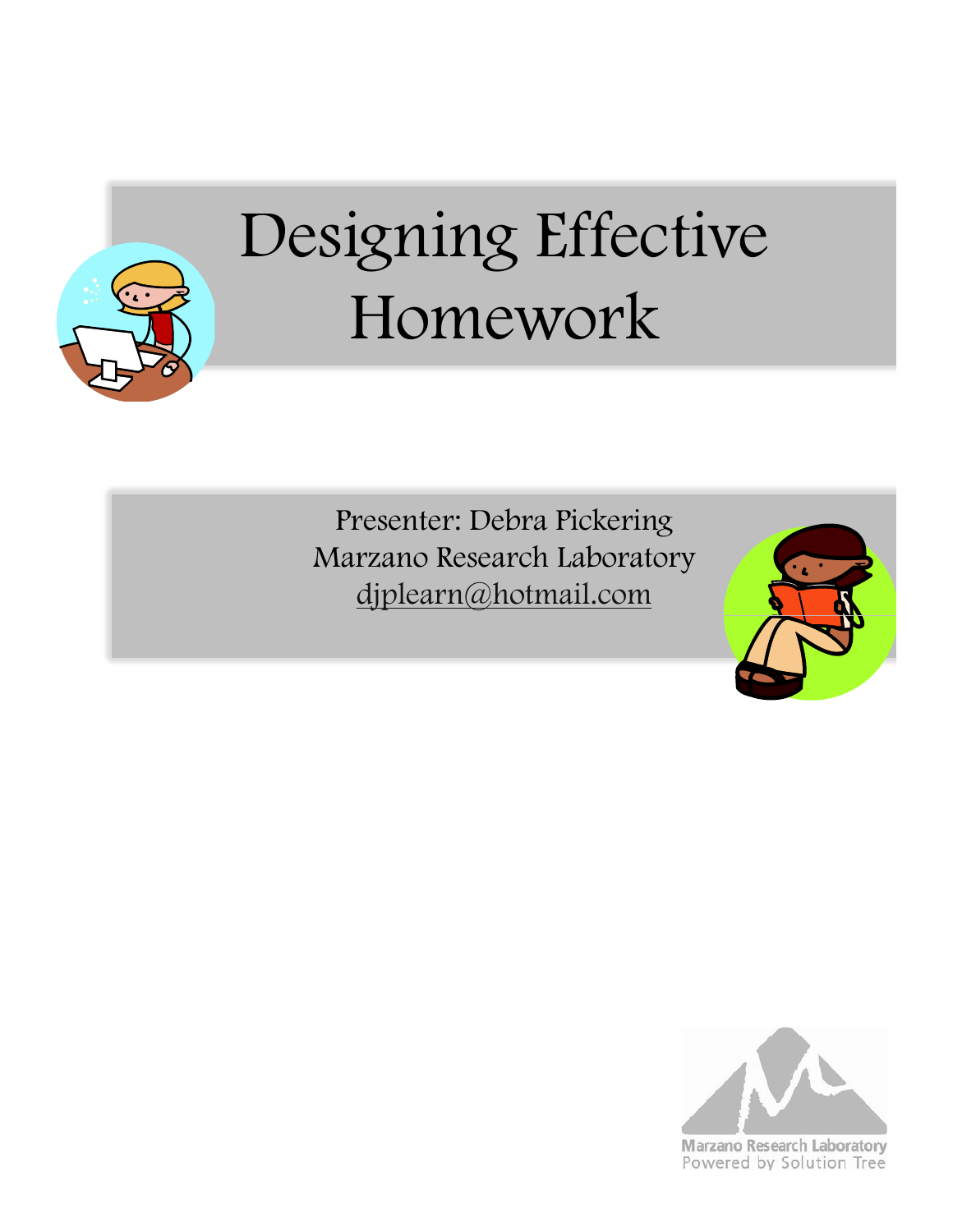



|                | <b>What Works in Schools- Robert Marzano</b>   |
|----------------|------------------------------------------------|
|                | 1. Guaranteed and Viable Curriculum            |
|                | 2. Challenging Goals and Effective Feedback    |
|                | 3. Parent and Community Involvement            |
|                | 4. Safe and Orderly Environment                |
| School         | 5. Collegiality and Professionalism            |
|                | 6. Instructional Strategies                    |
|                | 7. Classroom Management                        |
| <b>Teacher</b> | 8. Classroom Curriculum Design                 |
|                | 9. Home Environment                            |
|                | 10. Learned Intelligence/ Background Knowledge |
| <b>Student</b> | 11. Motivation                                 |





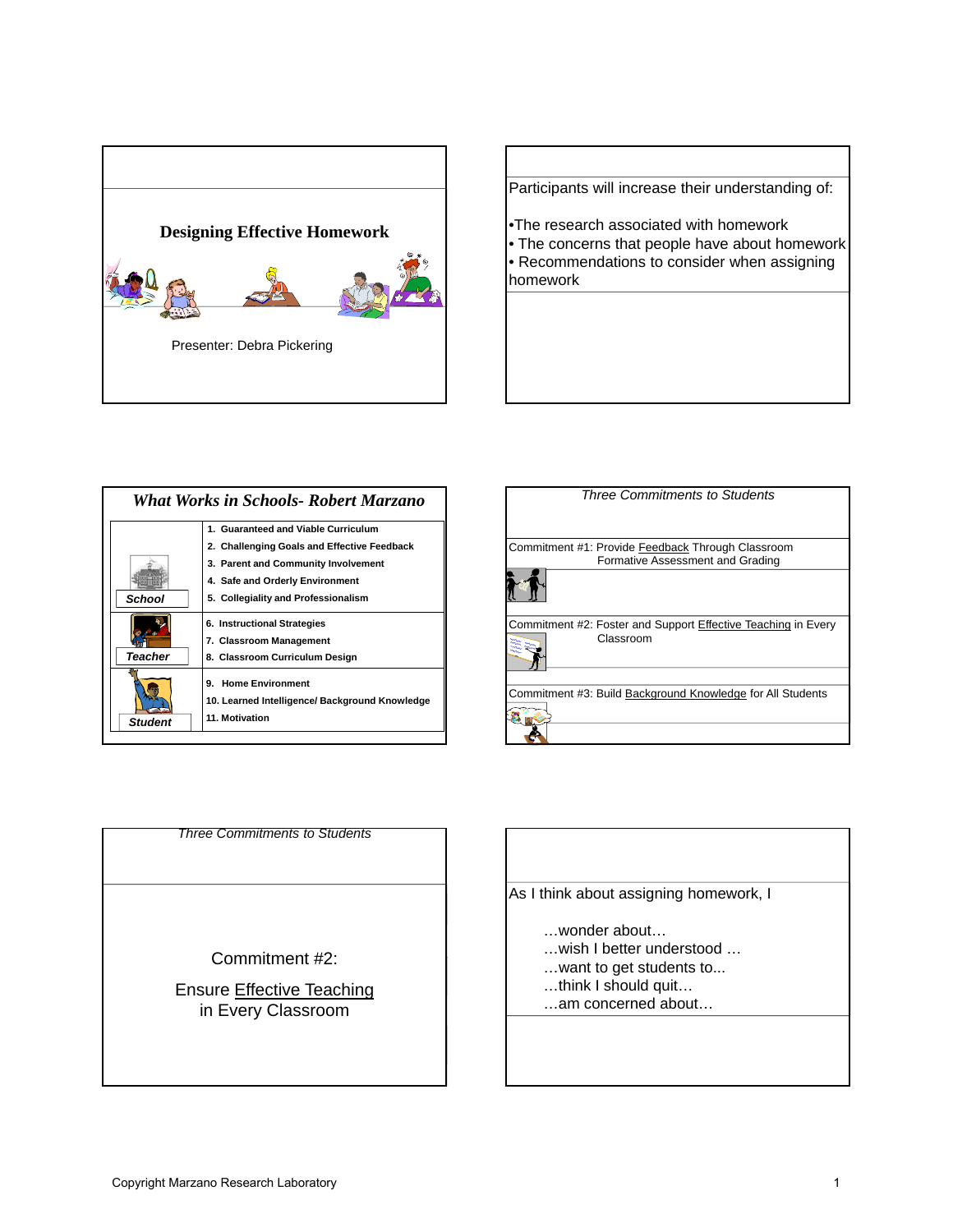









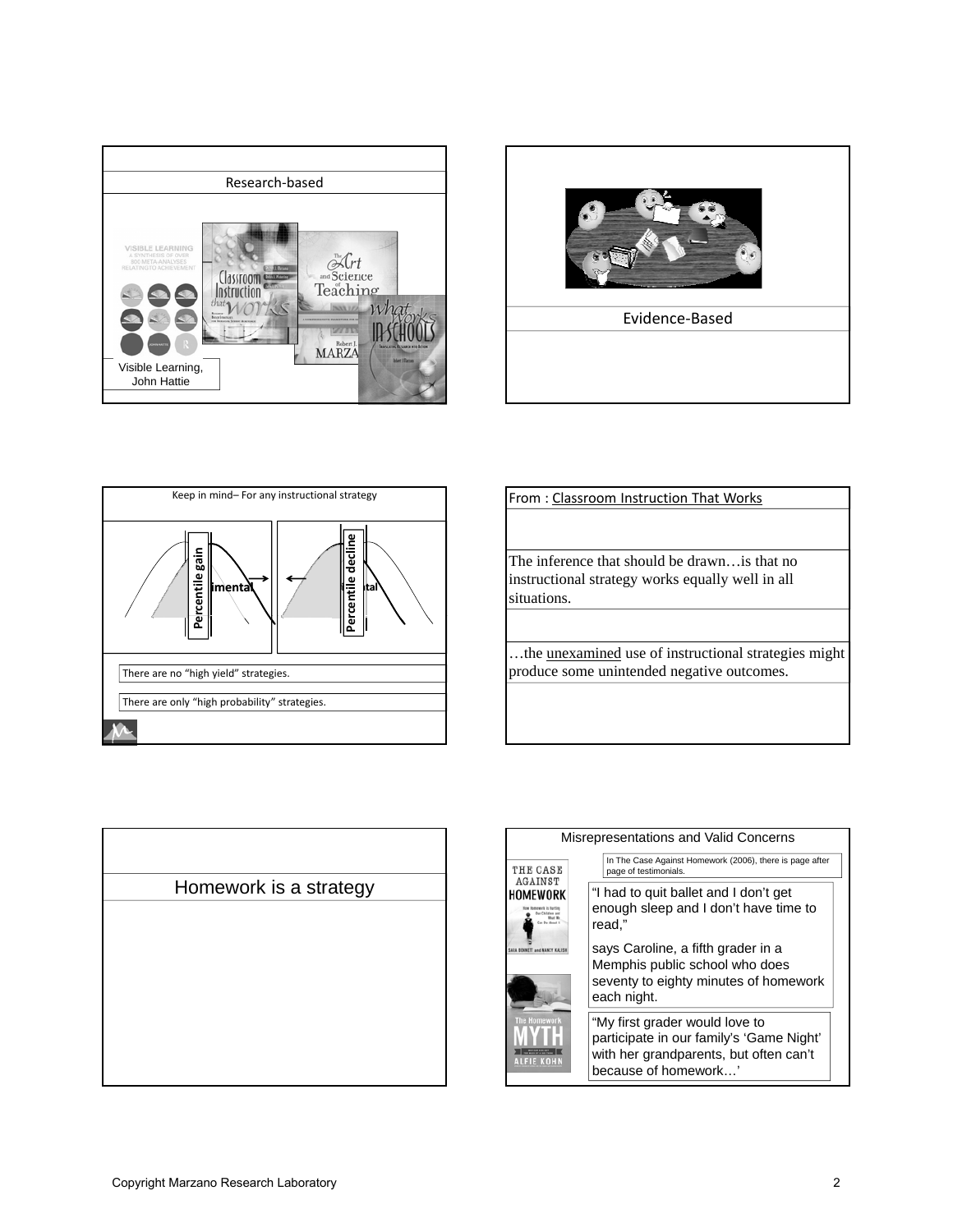









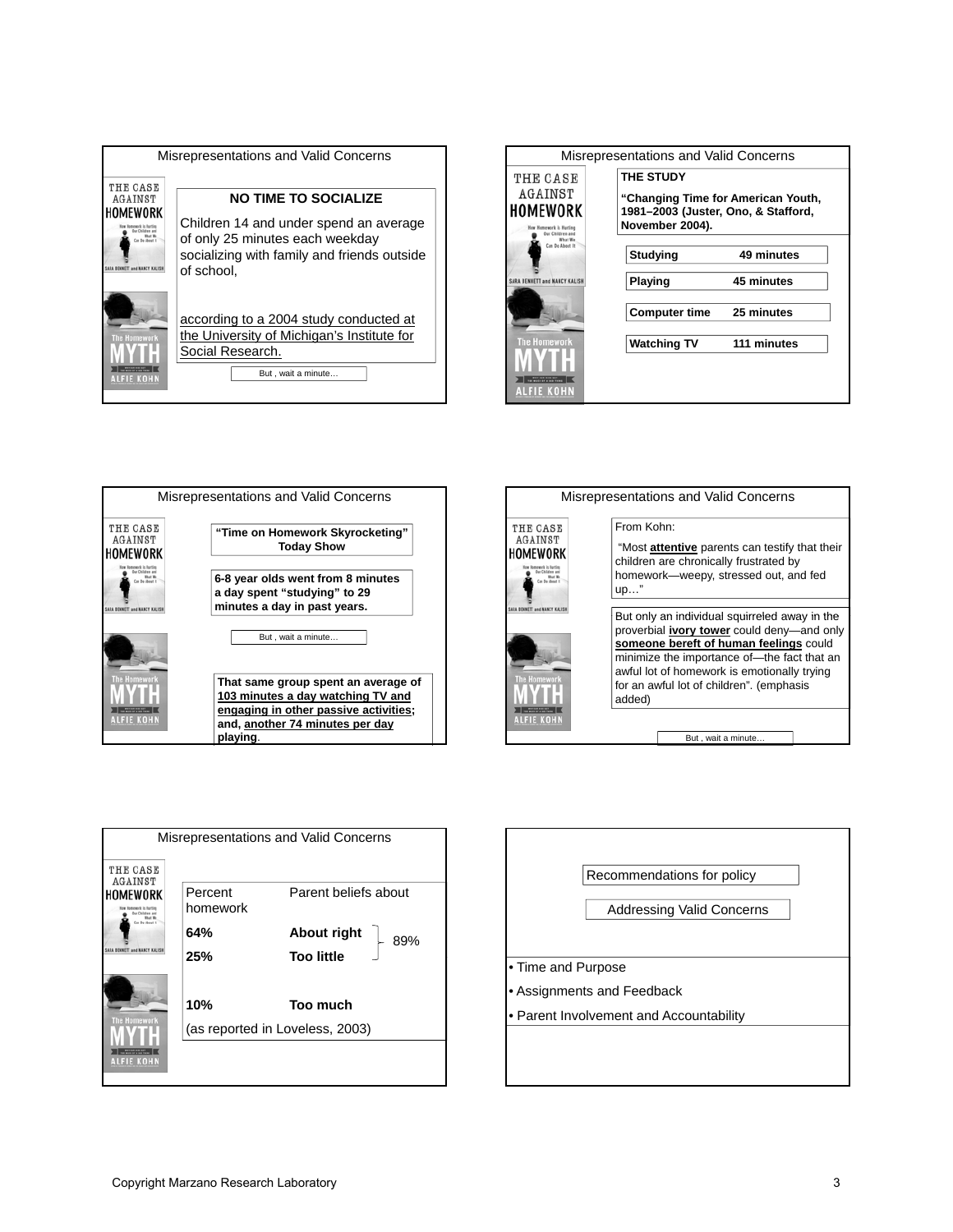

Key words/questions

Homework is a strategy– that **can** enhance students' learning

## **Time and Purpose**

- Time constraints should be identified when assigning homework.
- If students cannot complete the assigned work within time constraints, they may need the opportunity to complete the work in class.
- Make sure students understand and are focused on the purpose of the homework
- The purpose should be to enhance achievement of ESSENTIAL learning goals ESSENTIAL learning goals
- The assignment should be appropriate for the learning goals being addressed.
	- Terms and Details
	- Principles, Generalizations
	- Skills and Processes

# VALID CONCERNS:

- **Avoid assigning homework simply as a matter of routine.**
- **Homework should be designed, not just assigned.**

Summary/Reflections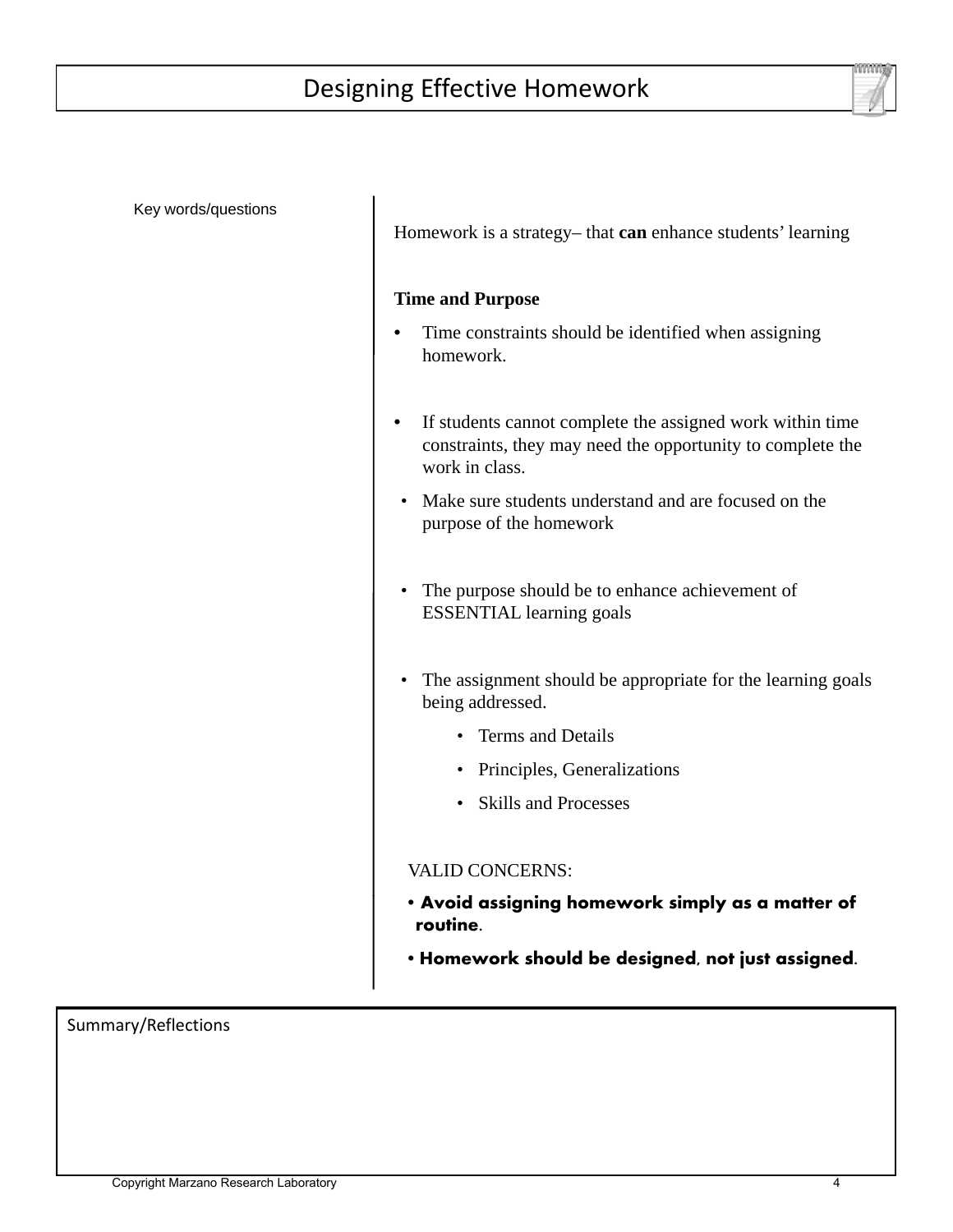|          | Time and Purpose |
|----------|------------------|
| Research |                  |

Harris Cooper: 10 minutes x grade level??????

Elementary:

Some studies show positive results but not compelling.

Positive long-term effects difficult to study.

Secondary:

One to two hours per night—more can have negative effect

From: "The Case for and Against Homework, Marzano and Pickering, **Educational Leadership**

Cooper (1989a **1 to 2 hours per night. After that the benefits decreased.** 

Cooper, Robinson, and Patall (2006) **7 to 12 hours (per week) produced the largest effect size. After that the benefits decreased.** 

12<sup>th</sup> graders the optimum amount of homework might lie between **1.5 and 2.5 hours per night but caution that no hard and fast rules are warranted.**

|                  | Assignment Notebook                  |
|------------------|--------------------------------------|
| Language<br>Arts | Assignment:                          |
| Math             | Due:                                 |
|                  | <b>Learning Goal: As a result of</b> |
| Science          | doing this assignment, I should      |
|                  | Know more about?                     |
| Social           | Understand better?                   |
| Studies          | Be more skilled at?                  |

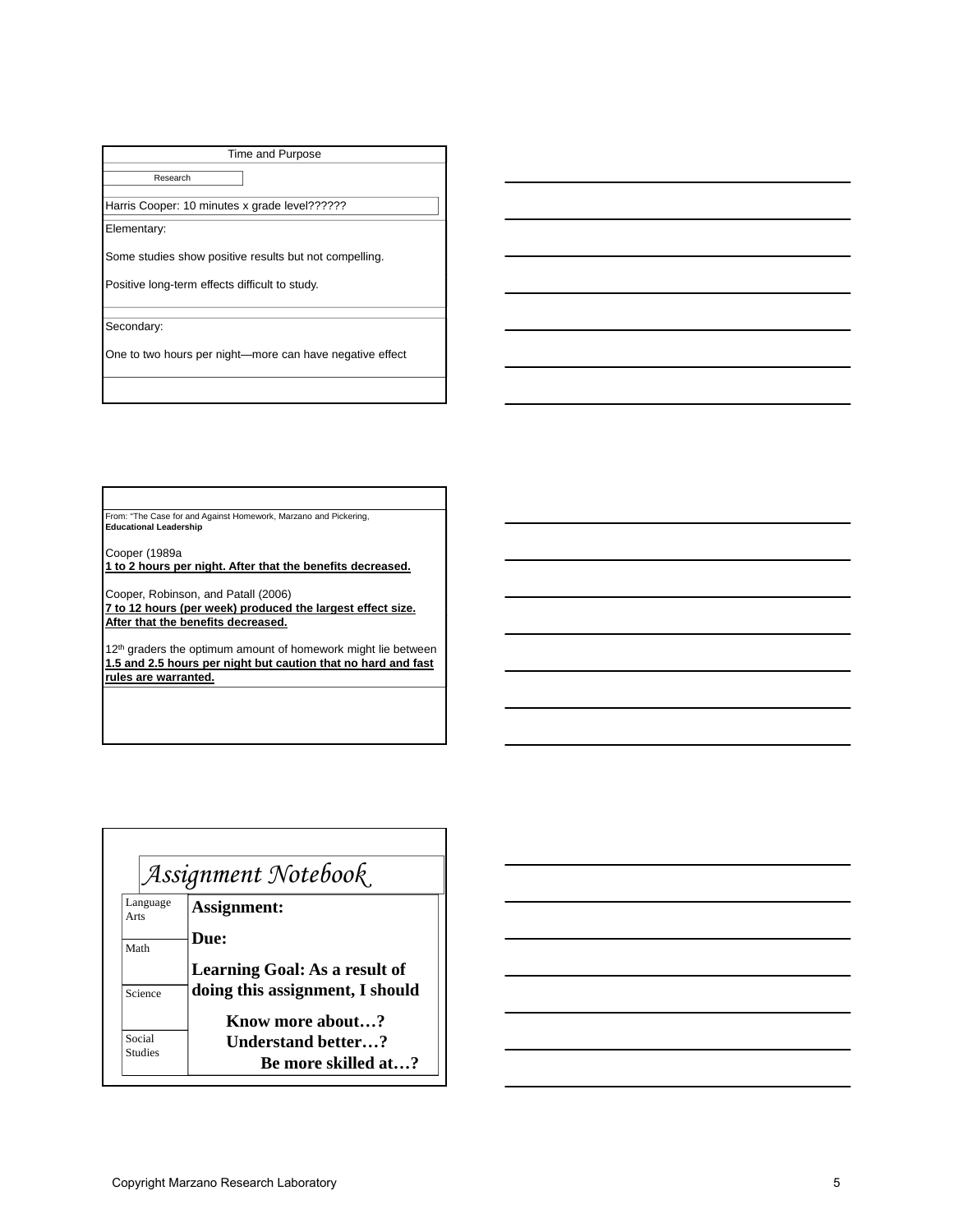

Key words/questions

## **Assignments and Feedback**

- The purpose should be to enhance achievement of ESSENTIAL learning goals
- The assignment should be appropriate for the learning goals being addressed.
	- **Preparation**
	- **Elaboration**

Terms and Details--Representations

Principles, Generalizations- Application

Skills and Processes- Variations, Applications

*Practice*,

- Feedback should be timely and specific enough to help students understand the extent to which their work contributed to their achievement of clearly identified learning goals.
- Emphasize accountability for the learning—through formal and informal assessment

# VALID CONCERNS

**Homework should be designed, not just assigned.**

Summary/Reflections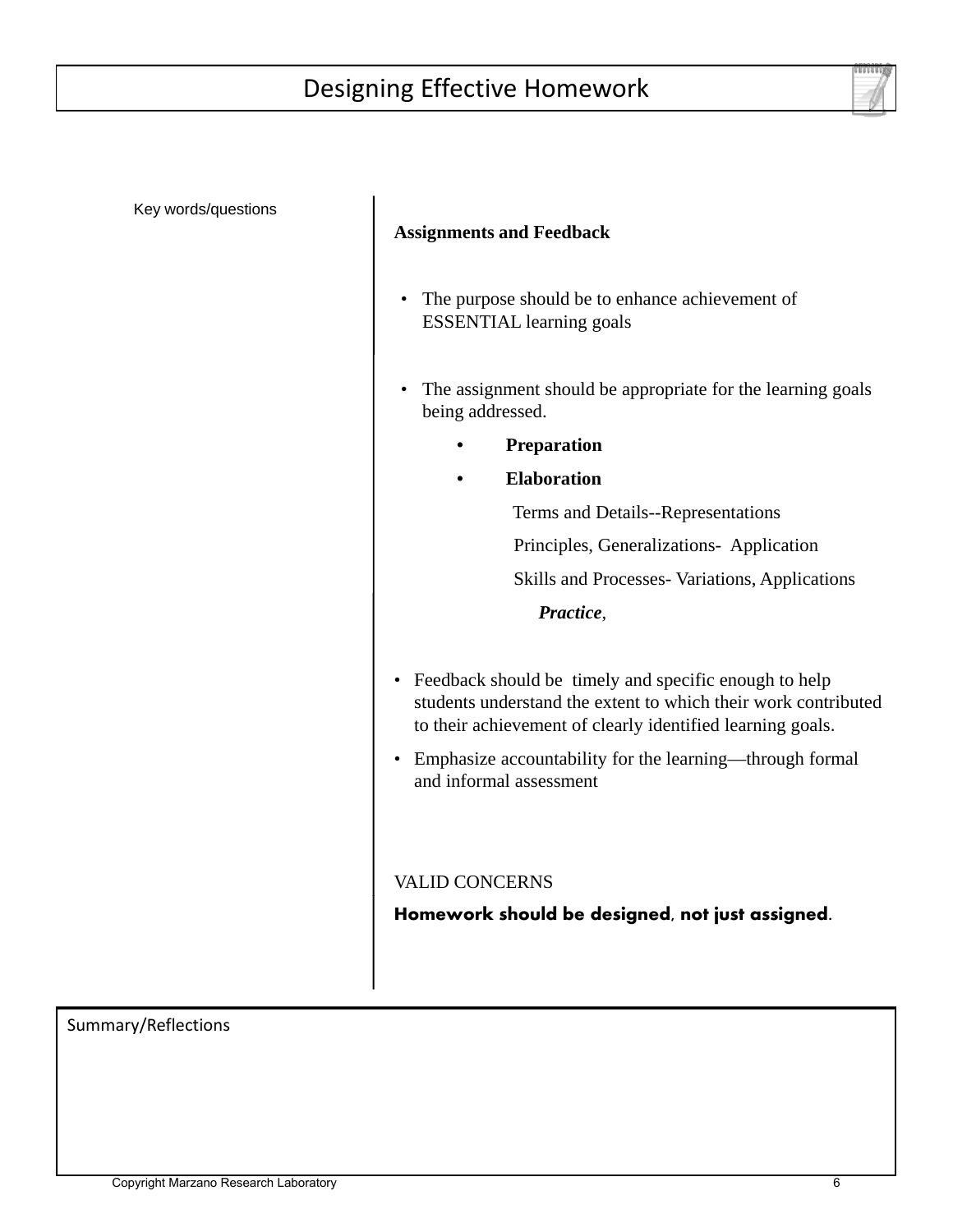

Key words/questions

## **Parent Involvement and Accountability**

- Parent involvement should be kept to a minimum, and should focus on showing support for, and interest in, the student learning.
- Performance on homework should not be considered a reliable assessment of students' learning.
- Accountability approaches-- Time, Grade, Performance?
- If homework completion is to be a factor in students' overall grade, the weight of that factor should be consistently applied, clearly reported, and aligned with the school's mission.

## VALID CONCERNS:

- **Parents might use homework to "teach" responsibility, but don't depend on it.**
- **To maximize learning, all students should have scheduled breaks (recess, lunch, free period) during every school day—whether they have completed their homework or not**

Summary/Reflections